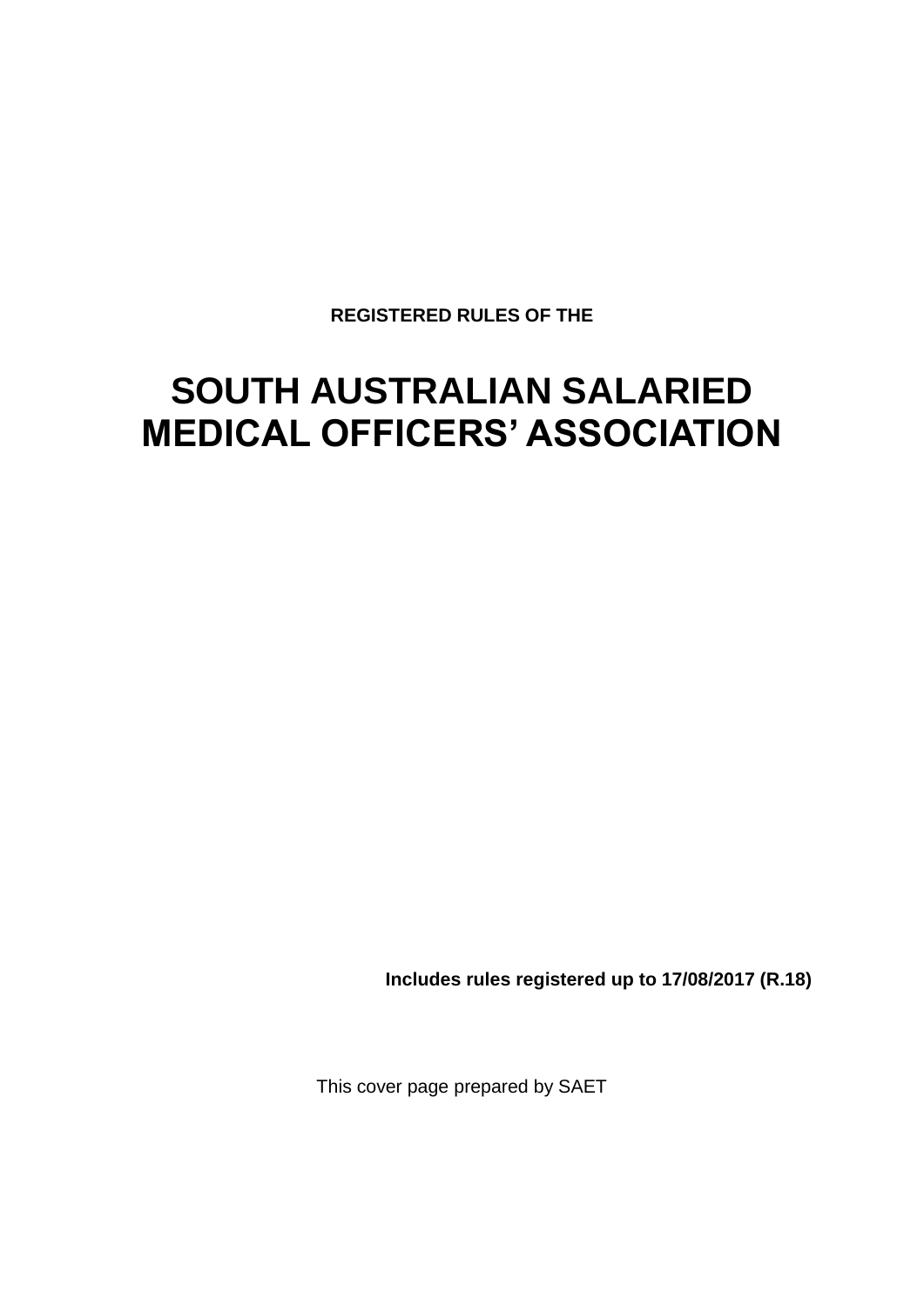## **NAME**

1. The name of the Association shall be the "South Australian Salaried Medical Officers' Association" (hereinafter called "the Association").

## **REGISTERED OFFICE**

2. The Registered Office of the Association shall be situated at "AMA House", 1st level, 161 Ward St, North Adelaide, or such other place as the Council may from time to time decide and shall be open to members of the public between the hours of 9.00 am to 5.00 pm on Monday to Friday (public holidays excepted).

## **OBJECTS**

- 3. The objects of the Association are:
	- 1) To represent the industrial interests of legally qualified medical practitioners employed in the State of South Australia.
	- 2) To promote, maintain, protect and extend the honour and professional interests of members.
	- 3) To form a bond of union between members through which their opinions can be ascertained or expressed.
	- 4) To hold meetings of members from time to time.
	- 5) To collect and circulate statistics and other information relating to medical practice and to promote the medical and allied sciences.
	- 6) To publish information concerning Association matters.
	- 7) To promote and foster good relations between the members of the Association, and the Australian Medical Association, the Commonwealth and State Government hospital or health authorities, the Institute of Medical and Veterinary Science and similar bodies.
	- 8) To affiliate, amalgamate or enter into any arrangement for union of interest, cooperation, joint venture, reciprocal concession or otherwise with anybody whether corporate or unincorporated having objects of a like nature to those of the Association or carrying on or engaged in or about to carry on or engage in or any project, undertaking, business or transaction capable of being conducted so as directly or indirectly to benefit or further the objects of the Association.
	- 9) To arrange for members to be admitted to membership or anybody having the same or similar objects to the Association and to admit to membership of the Association eligible members of any other body having the same or similar objects and having the same requirements for membership.
	- 10)To apply for and obtain registration as an Industrial Union or Organisation under any Industrial Legislation of the Commonwealth of Australia or of the State of South Australia.
	- 11)To improve and protect the condition of employment of members and the relationship between employers and the members of this Association. In pursuance of this object the Association may conduct negotiations with employers on behalf of the members to procure redress of grievances, arising out of or incidental to their conditions of employment, the rate of salary, allowances and the like and apply for Industrial awards and determinations and to enter into and implement Industrial agreements and generally secure such working conditions and procure benefits for members as may be necessary.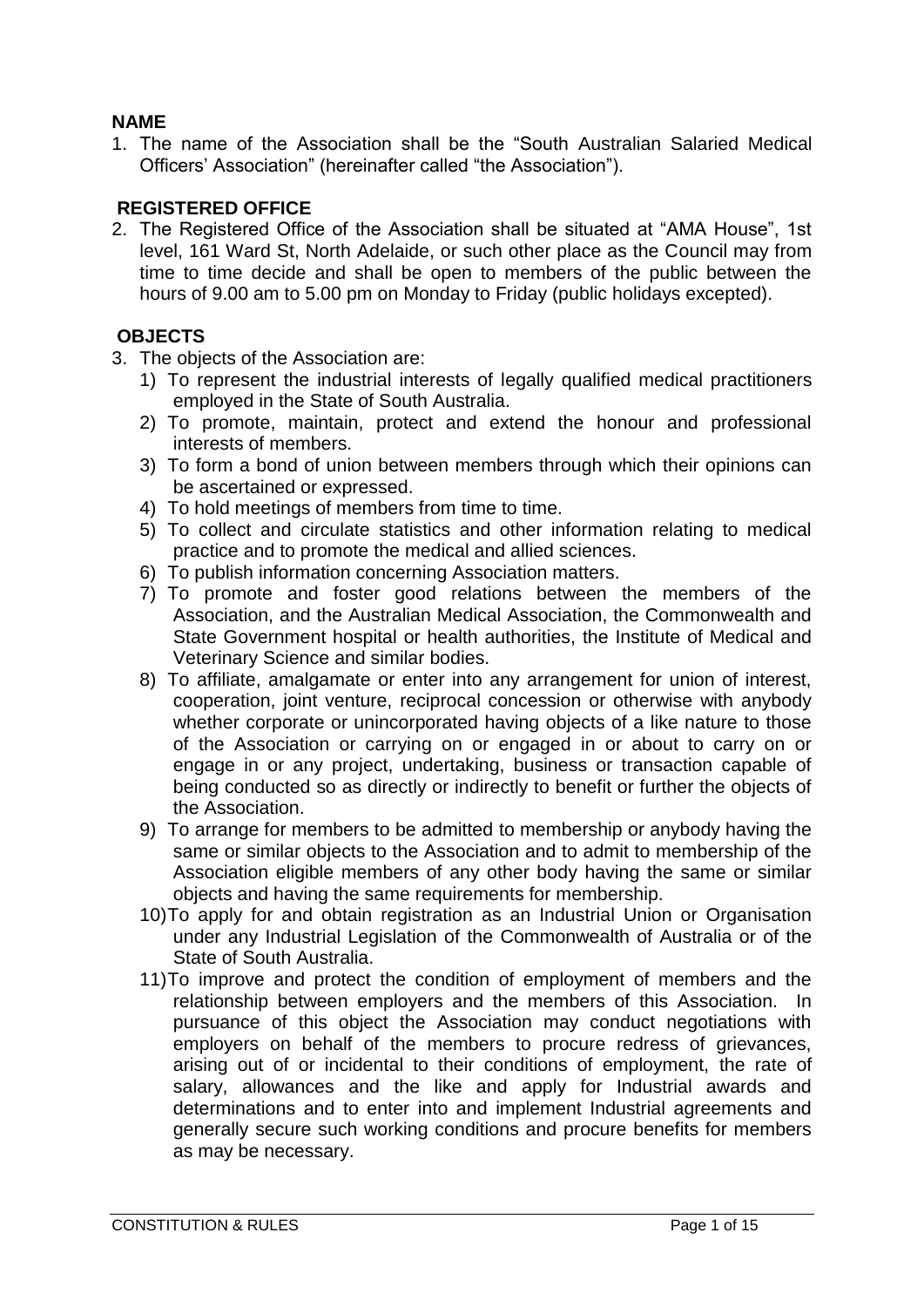- 12)To provide means for combined action in all matters affecting the members of the Association.
- 13)To enquire into and secure any fair and reasonable adjustment on behalf of members in cases of any charge, suspension, reduction or alteration in rank, position, grade or pay in cases of dismissal, reclassification or retirement.
- 14)To take such other action and do such things as the Association General Meeting may think desirable in the interest of the members.
- 15)To make financial provision for carrying out any of the foregoing objects.
- 16)To engage managers, officers and employees for furtherance of the Association's objects and to remunerate such managers, officers and employees by salaries, wages and/or other emoluments including contributions to and financing insurance schemes for the benefit of such managers, officers and employees.
- 17)To promote and encourage the social fellowship of members.
- 18)To borrow any moneys required for the purpose of the Association.
- 19)To take on lease, purchase, exchange, hire or otherwise acquire any real or personal property.
- 20)To do all such other things as are conductive or incidental to the attainment of the above objects or any of them.

#### **MEMBERSHIP**

- 4. The Association shall consist of an unlimited number of legally qualified medical practitioners (which term shall include Residential Medical Officers holding a certificate of limited registration under the Medical Practitioners Act 1919 - 1971) who are employed as employees by any employer or employers in the State of South Australia.
- 5. The Council may elect as members of the Association such persons as may be eligible for membership and who have signed an undertaking in such form as the Council may from time to time prescribe to abide by the Rules and Regulations of the Association and pay the entrance fee, the annual subscription and such levy as may be from time to time determined by the Council.
- 6. A person shall cease to be a member if they:
	- 1) Cease to be eligible for membership under clause 4.
	- 2) Tender to the Secretary a written notice of resignation.
	- 3) Are expelled as a member pursuant to clause 38 hereof.

## **ENTRANCE FEE**

- 7. The Association may charge a new member an Entrance Fee which shall be such amount as may from time to time be recommended by the Council and approved by a General Meeting of the Association.
- 8. The entrance fee shall be payable by each member forthwith upon enrolment.

## **ANNUAL SUBSCRIPTIONS**

- 9. The annual subscription shall be Seven Hundred and Seventy dollars (\$770) or such other amount as may from time to time be recommended to and approved by a meeting of the Council of the Association.
- 10.The annual subscription shall be due and payable in advance on the first day of January in each year provided however that a person elected to membership after the 30th day of June in any year shall only be required to pay (in addition to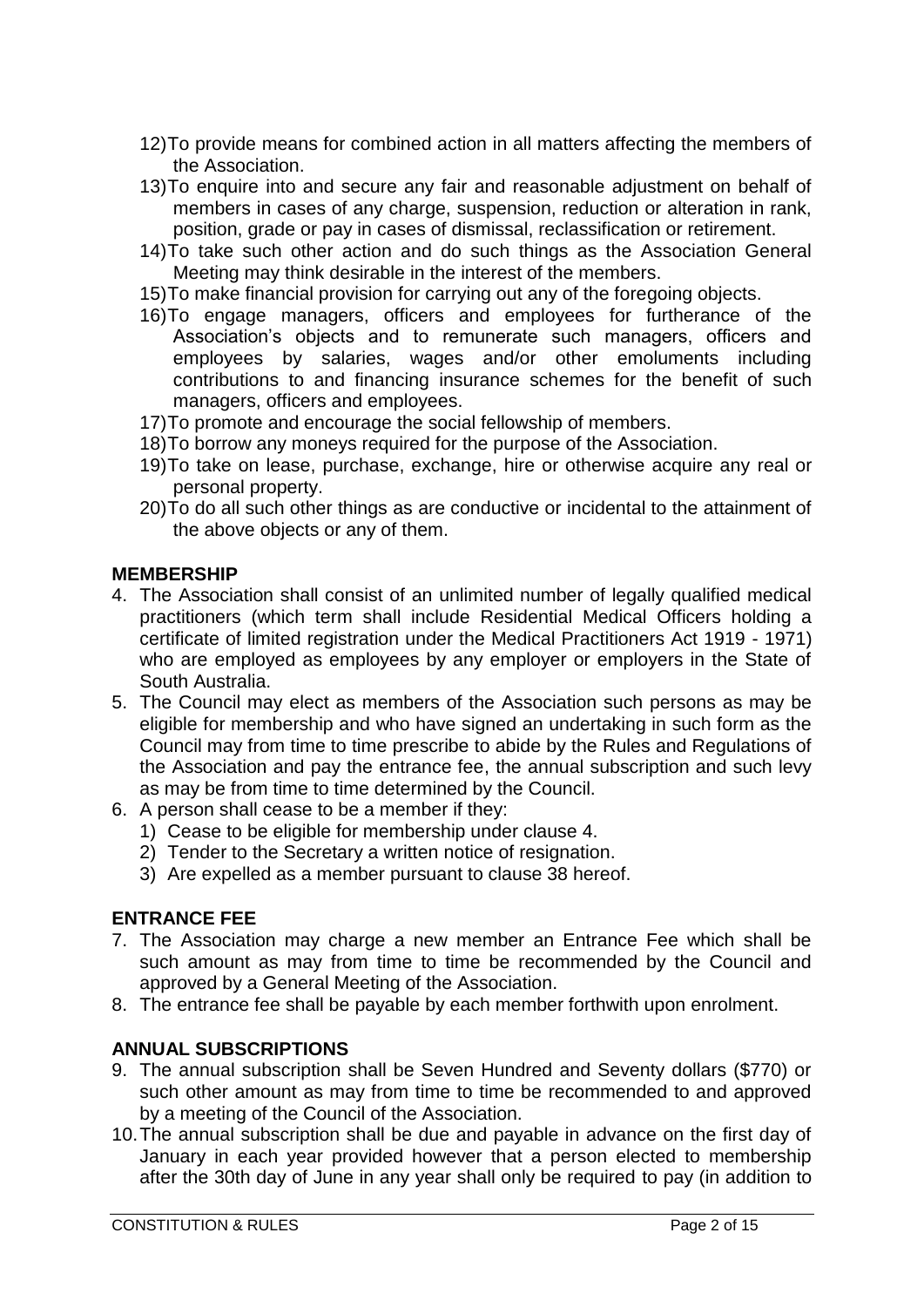the entrance fee) an amount equal to one half of the current annual subscription.

11.The annual subscription of any member may be waived or varied at the discretion of the Council in respect of any period in special circumstances.

# **LEVY**

12.A General Meeting of the Association may resolve that a levy be made upon members. Such resolution shall specify the amount of the levy and the date upon which the levy shall become payable. The total amount of the levies made upon each member in any one year shall not exceed one hundred dollars (\$100).

## **ARREARS OF SUBSCRIPTIONS**

13.

- 1) Any member who is three months in arrears with the payment of the Annual Subscription or any levy may be excluded from participating in any meeting of the Association.
- 2) Any member who is twelve months in arrears with the payment of the Annual Subscription or of any levy shall thereupon cease to be a member but may be reinstated by the Council on payment of the amount of such arrears.
- 3) The Association shall have power to sue for recovery of any arrears of subscriptions or levy.

## **HONORARY MEMBERSHIP**

14.

- 1) The Council may confer Honorary Membership of the Association.
- 2) Honorary Members shall have the rights and privileges of members except that of voting at meetings of the Association.

# **MANAGEMENT OF THE ASSOCIATION**

- 1) Management of the Association will be conducted in such a way as to comply with the objects of these rules to the exclusion of the interests of any other association or organisation.
- 2) Subject to the provisions of clause 19 hereof the management of the Association shall be vested in a Council constituted in accordance with clause 18 hereof.
- 3) The quorum of the Council shall be one half of its voting members in which number the majority of groups are represented.
- 4) A member of Council who has any direct or indirect conflict of interest in any matter, or matters, relevant to the Association must:
	- a) as soon as they become aware of their conflict, disclose the nature and extent of the conflict to the Council; and
	- b) disclose the nature and extent of their conflict at the next Annual General Meeting of the Association.
- 5) A conflict of interest will include any pecuniary interest and any conflict of loyalty when a person is a member of any governing or controlling body of any other association or organisation.
- 6) To avoid any doubt as to what is or is not a conflict of interest, the existence of any such conflict shall be determined by a vote of the Council.
- 7) Where a conflict of interest is found, Council shall order that the conflicted person shall stand aside from all relevant activities of the Association, until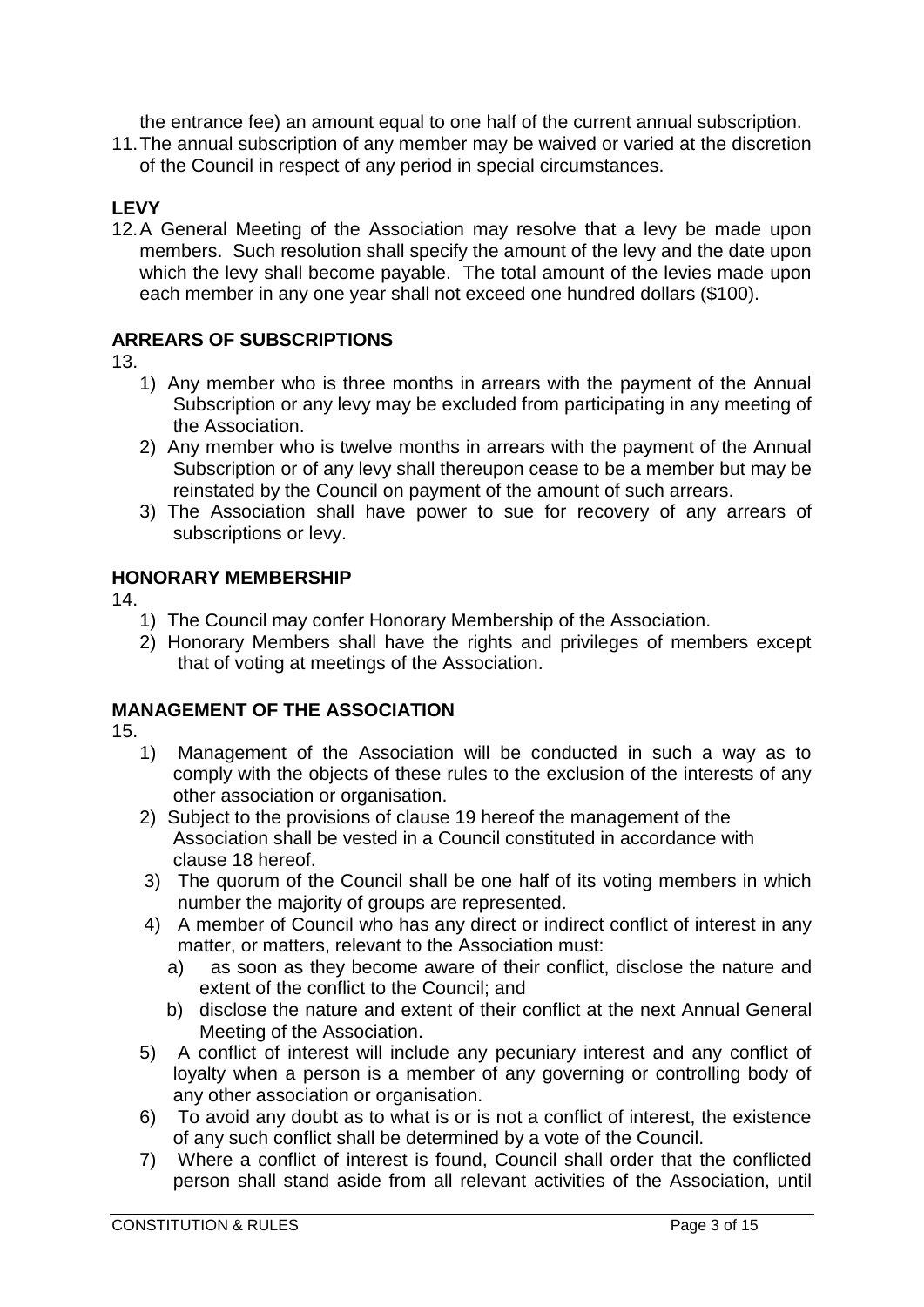the conflict is resolved to the satisfaction of the Council.

## **OFFICERS**

16.

- 1) The Officers of the Association shall be a President, a Vice-President, an Honorary Secretary and an Honorary Treasurer.
- 2) The President, Vice-President and the Honorary Treasurer will be elected representatives of a group.
- 3) The Honorary Secretary need not be an elected representative of a group and will be elected in the manner referred to in Clause 18(1) hereof.
- 4) The officers of the Association shall continue to hold office until the result of the election for their successors is declared at the Annual General Meeting of the Association.

# **ELECTION OF OFFICERS**

17.

- 1) All officers of the Association shall be elected annually by ballot at a meeting of the representatives elect of each of the groups to be held within the period of one week preceding the Annual General Meeting.
- 2) The office of President or Vice-President shall not be held by the same person for more than two consecutive years.
- 3) In the event of a casual vacancy occurring in any office the vacancy shall be filled by the Council until the next Annual General Meeting.

## 18..

- 1) The Council of the Association shall consist of:
	- a) Three representatives of each of the Trainee Medical Officers Group and the General Group elected as hereinafter provided;
	- b) Six representatives of the Visiting Medical Officers Group and the Consultant Group (namely, six representatives in respect of both groups and not six representatives of each group), with at least one such representative being from the Visiting Medical Officers Group and at least one such representative being fromtheConsultantGroup,electedashereinafterprovided;
	- c) An Honorary Secretary who need not be a representative of a group and who shall be elected by the representatives elect of each of the groups at the meeting referred to inclause 17(1) hereof; and
	- d) The immediate past President and immediate past Secretary of the Association exofficio.
- 2) Nominations shall be called for election of group representatives on the Council by the Returning Officer giving written notice to all members of each group not later than eight weeks prior to the date of the Annual General Meeting of the Association calling for such nominations.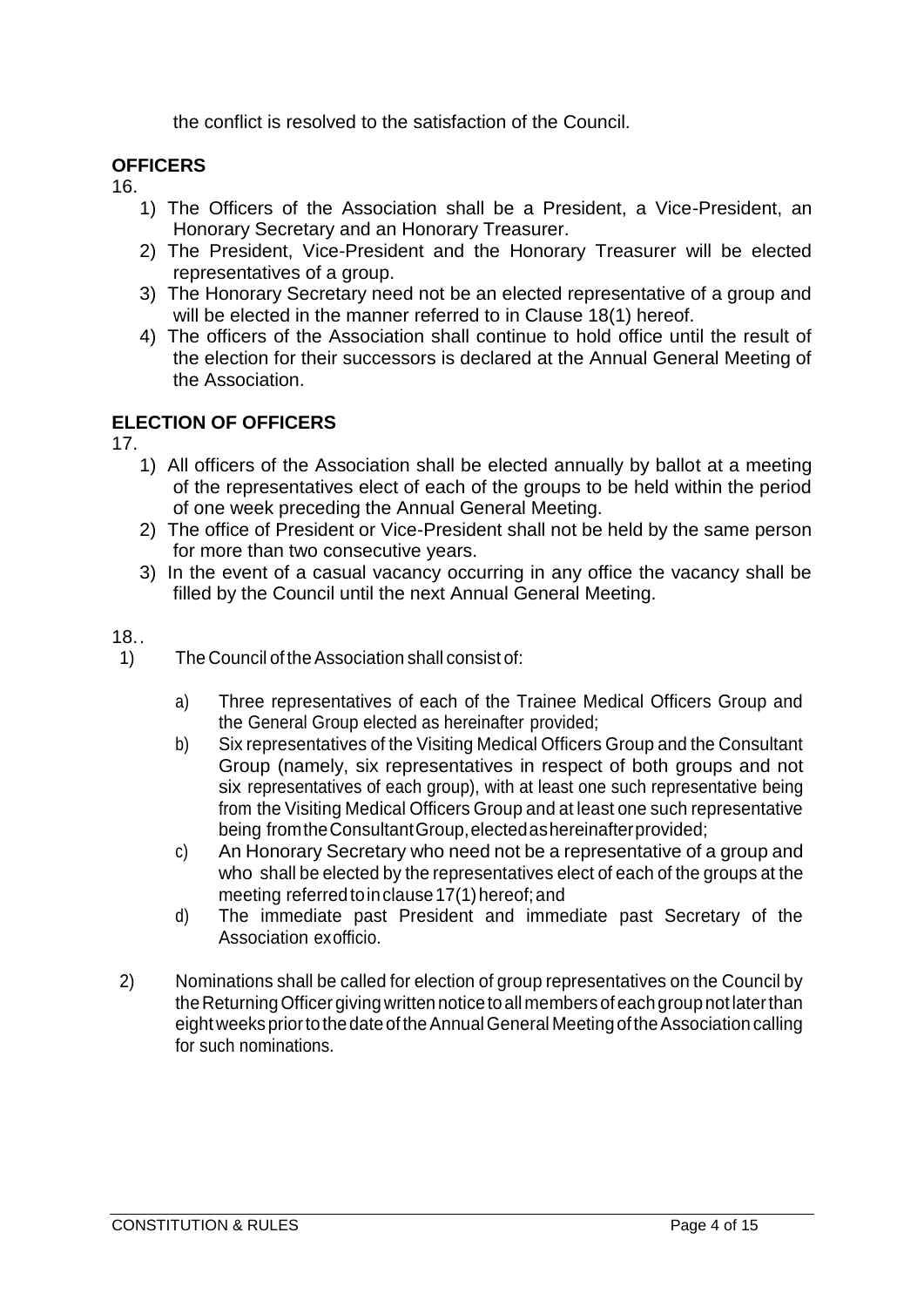- 3) All nominees for Council membership shall complete a prescribed pro forma document, provided by the Association, that shall set out the nominee's name, address, qualifications and where relevant specialty area; And, shall include a declaration of loyalty to the Association, to the exclusion of any other association or organisation, and to the objectsoftheserules. Whennominatingas a group representative, the nominee shall also specify the group for which they are nominating for and the prescribed pro forma document shall be signed by the nominee anda member of the group.
- 4) Nominations shall be delivered to the Returning Officer on or before the date specified in the notice calling for nominations, being not less than 14 days after the date of the notice calling for nominations.
- 5) If thenumberofmembersnominated:
	- a. for either of the Trainee Medical Officers Group or the General Group does not exceed three such members those members shall be the group representative or representatives elect on the Council;
	- b. for the Visiting Medical Officers Group and the Consultant Group is one of the following combinations, those members shall be the group representative or representatives elect on the Council;
		- i. five members from the Consultant Group and one member from the Visiting MedicalOfficersGroup; or
		- ii. four members from the ConsultantGroup and two members from the Visiting Medical OfficersGroup; or
		- iii. three members from the Consultant Group and three members from the Visiting Medical Officers Group; or
		- iv. two members from the ConsultantGroup and four members from the Visiting Medical OfficersGroup; or
		- v. one member from the Consultants Group and five members from the Visiting Medical Officers Group.
- 6) IfthenumberofmembersnominatedforeitheroftheTrainee MedicalOfficersGroup or the General Group is less than three the appropriate group committee shall forthwith proceed to appoint a group representative or representatives for which a nomination was not received, provided however that the total number of group representativesforagroupshallnotexceedthree.
- 7) IfthenumberofmembersnominatedfortheVisitingMedicalOfficersandConsultant Groups:
	- a. is not one of the combinations provided for by rule 18(5)(b); and
	- b. the members nominated do not include one member from each of the Visiting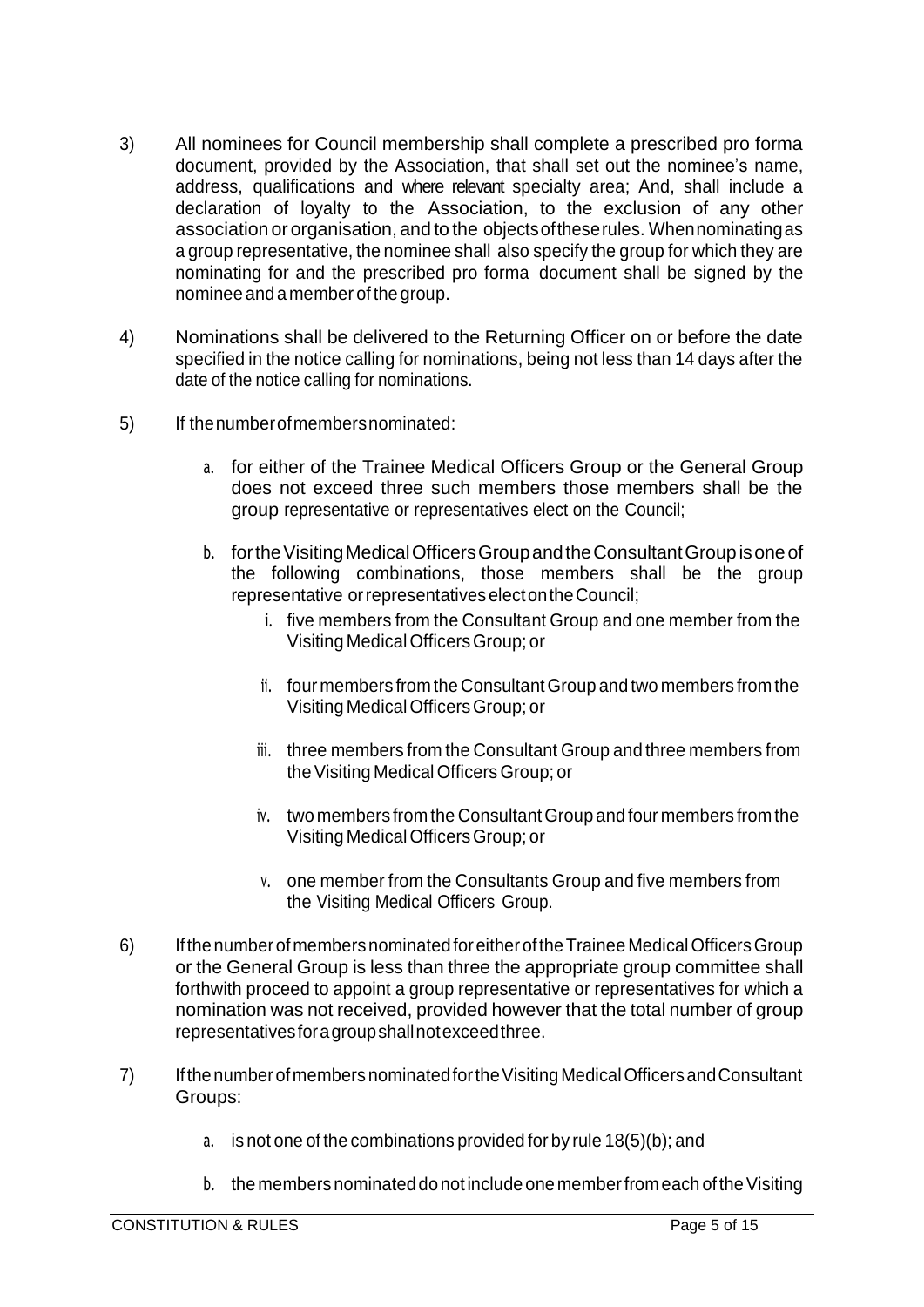## Medical Officers and Consultant Groups

the appropriate group committee or committees shall forthwith proceed to appoint a group representative or representatives for which a nomination was not received, provided however that the total number of group representatives for a group shall notexceed acombination providedfor byrule18(5)(b).

- 8) IfthenumberofmembersnominatedfortheVisitingMedicalOfficersandConsultant Groups:
	- a. is not one of the combinations provided for by rule 18(5)(b) because there are lessthansixnominees;and
	- b. themembersnominatedincludeonememberfromeachoftheVisiting Medical Officers and Consultant Groups

the Visiting Medical Officers and Consultant Group shall forthwith proceed to meet in a joint session and appoint a group representative or representatives for which a nomination was not received, provided however that the total number of group representatives for the Visiting Medical Officers and Consultant Groups shall not exceed six.

- 9) If the number of members nominated for the Trainee Medical Officers Group or the GeneralGroupexceedsthreetheReturningOfficershallconductanelectionbyballot of the members of the relevant group.
- 10) If the number of members nominated for the Visiting Medical Officers and Consultant Groups does not accord with rule 18(5)(b) because there are more than six nominees:
	- a. if the nominees for either of the Visiting Medical Officers or Consultant Groups do not exceed three such members those members shall be the group representative or representatives elect on the Council;
	- b. following the application of rule  $10(a)$ , if there are more nominees than would, in combination with any representatives orrepresentatives elect pursuant to rule 10 (a), accord with rule 18(5)(b), the Returning Officer shall conduct an election by ballot of the members of the relevant group
- 11) In any ballot the names of the candidates shall be listed on the ballot paper as drawn by the Returning Officer in the presence of any three members.
- 12) The Returning Officer shall prepare and initial the ballot papers and distribute them to all members in the groups in which elections are being conducted not later than four weeks prior to the date fixed for the Annual General Meeting of the Association.
- 13) The ballot paper shall specify the closing time and date of the ballot which shall be no later than two weeks prior to the date fixed for the Annual General Meeting of the Association.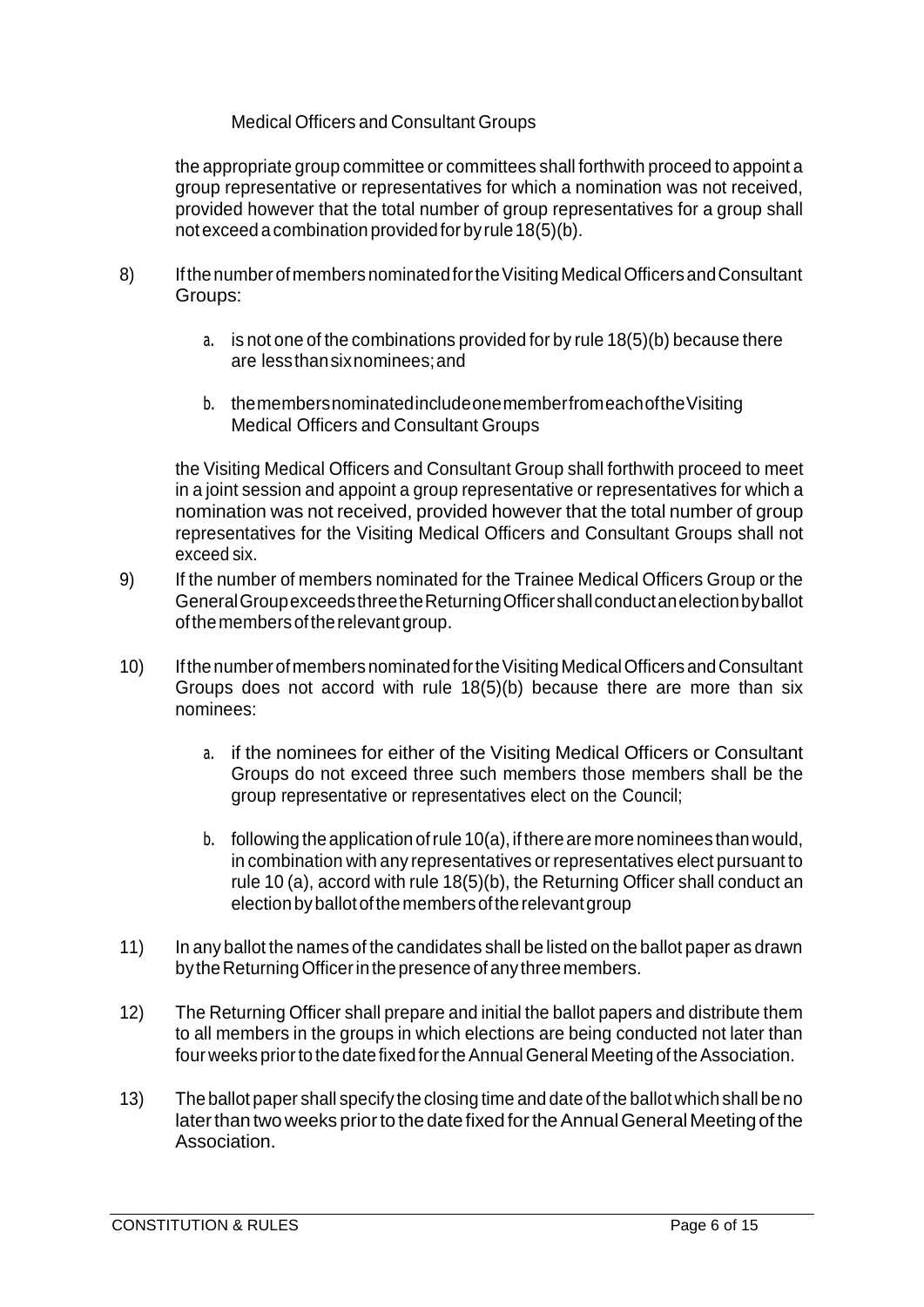- 14) Ballot papers shall be returned to the Returning Officer within the time specified on the ballot paper and any ballot paper received after such time shall be disregarded.
- 15) The counting of the ballot shall be conducted by the Returning Officer in the office of the Association within three days after the close of the ballot in the presence of such scrutineers as may be nominated by the candidates, provided however, that a candidate shall not nominate more than one scrutineer. The Candidates with the highestnumberofvotesshallbeelectedasthegrouprepresentatives.
- 16) The Returning Officer shall inform members who have been elected of the outcome of the election and shall convene the meeting of the representatives elect referredto in clause 17(1) hereof.
- 17) A group representative shall not be eligible for re-election as a group representative after six consecutive years on the Council until not less than one year has elapsed sincehisprevioustermofoffice.
- 18) Each member of the Council shall be entitled to one vote.
- 19) The name of a proxy delegate (which may be appointed by the Group Committee) from each group may be forwarded by such group to the Honorary Secretary from time to time. Such proxy delegate may attend any meeting of the Council and vote thereat in the absence of the elected group representative.
- 20) In the event of a casual vacancy occurring on the Council the vacancy shall be filled by the Council who shall appoint a member of the group to which the retiring members belonged (except where the retiring member belonged to the Visiting MedicalOfficers or Consultant Groups in which case if the group to which the retiring member belonged does not recommend a member of its group, the Council may appoint a member from the other group – for example, if a retiring member belonged to the Visiting Medical Officers Group and the Visiting Medical Officers Group declined to recommend a member of its group, the Council could appoint a member of the Consultant Group) on the recommendation of the appropriate group committee and the member so appointed shall hold office until the next Annual General Meeting of the Association.
- 21) Subject to these rules members of the Council shall take office at the conclusion of the Annual General Meeting nextfollowing the election and shall hold office until their successors takeoffice.

## **POWERS OF MANAGEMENT OF THE COUNCIL**

- 19.
	- 1) The Council, with the exception of matters which by or under these rules are specifically the province of an Annual General Meeting or Special General Meetings, shall have full power and authority to manage the entire business and carry into effect the objects of the Association.
	- 2) Without prejudice to the general powers conferred by the last preceding rule and to other powers conferred by these rules it is hereby expressly declared that the Council shall have the following powers:
		- a) To give direction to the Trustees to acquire purchase take on lease or hold on behalf of the Association any real or personal property or to sell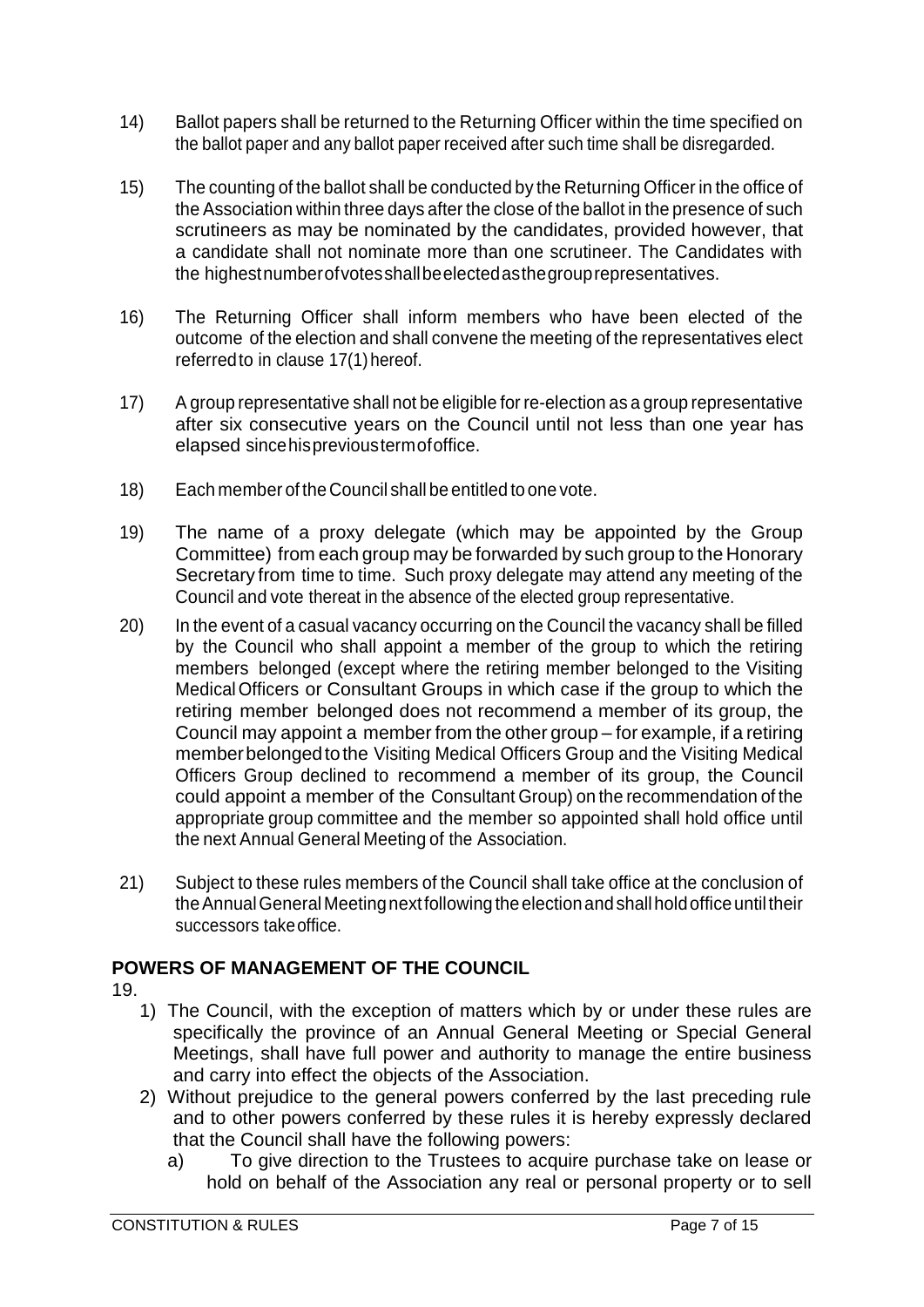lease mortgage exchange or otherwise dispose of or deal with the same.

- b) To investigate complaints by members of the Association and take such action as may be deemed necessary in regard thereto.
- c) To appoint such managers, secretaries, clerks, agents or servants as the Council may think fit and to determine their duties conditions and benefits of employment and fix and pay their salaries and emoluments.
- d) To dismiss any employee of the Association.
- e) To inaugurate and to maintain for the benefit of its managers, secretaries, clerks and/or employees insurance schemes and to contribute out of the funds of the Association to such extent as the Council may think fit towards the policies and other benefits to be procured under such schemes and generally to make rules and regulations prescribing the proportions in which premiums and other expenses of such schemes are to be borne as between the Association and such managers, secretaries, clerks and employees and prescribing all matters necessary or convenient to be prescribed for the conduct and carrying out of such schemes.
- f) To make vary or repeal by-laws for the regulation of the affairs of the Council its officers and servants for the conduct of business at any meeting of the Council and its Association.
- g) To make any arrangements for election of the Council and to appoint a Returning Officer for any election who on appointment shall be disqualified from being a candidate for that election.
- h) To appoint sub-committees from among its own members to carry out such functions and duties as the Council may determine and to co-opt to such sub-committees such other members of the Association upon such terms as the Council may determine.
- i) To co-opt when necessary the services of any person whether members of the Association or otherwise. Such persons shall not be allowed to vote.
- j) To remit entrance fees subscriptions levies and other moneys payable under this Constitution.
- k) To authorise investment of the funds of the Association in the names of Trustees in such investments as prescribed by Rule 40.
- l) To delegate to any officer its power under this rule in respect of the staff.

# **ACTS OF THE COUNCIL**

20.All acts done at any meeting of the Council or any Group Committee or Subcommittee shall notwithstanding any vacancy therein or any defect in the election or qualification of any member be as valid as if every such member had been duly elected and be qualified to be a member.

## **COMPOSITION AND ELECTION OF GROUP COMMITTEES**

- 1)
	- a) Visiting Medical Officers Group comprising any Visiting Medical Officer who is employed on an hourly and non-tenured basis under the Visiting Medical Specialist Enterprise Agreement.
	- b) Consultant Group comprising specialists employed as Consultants and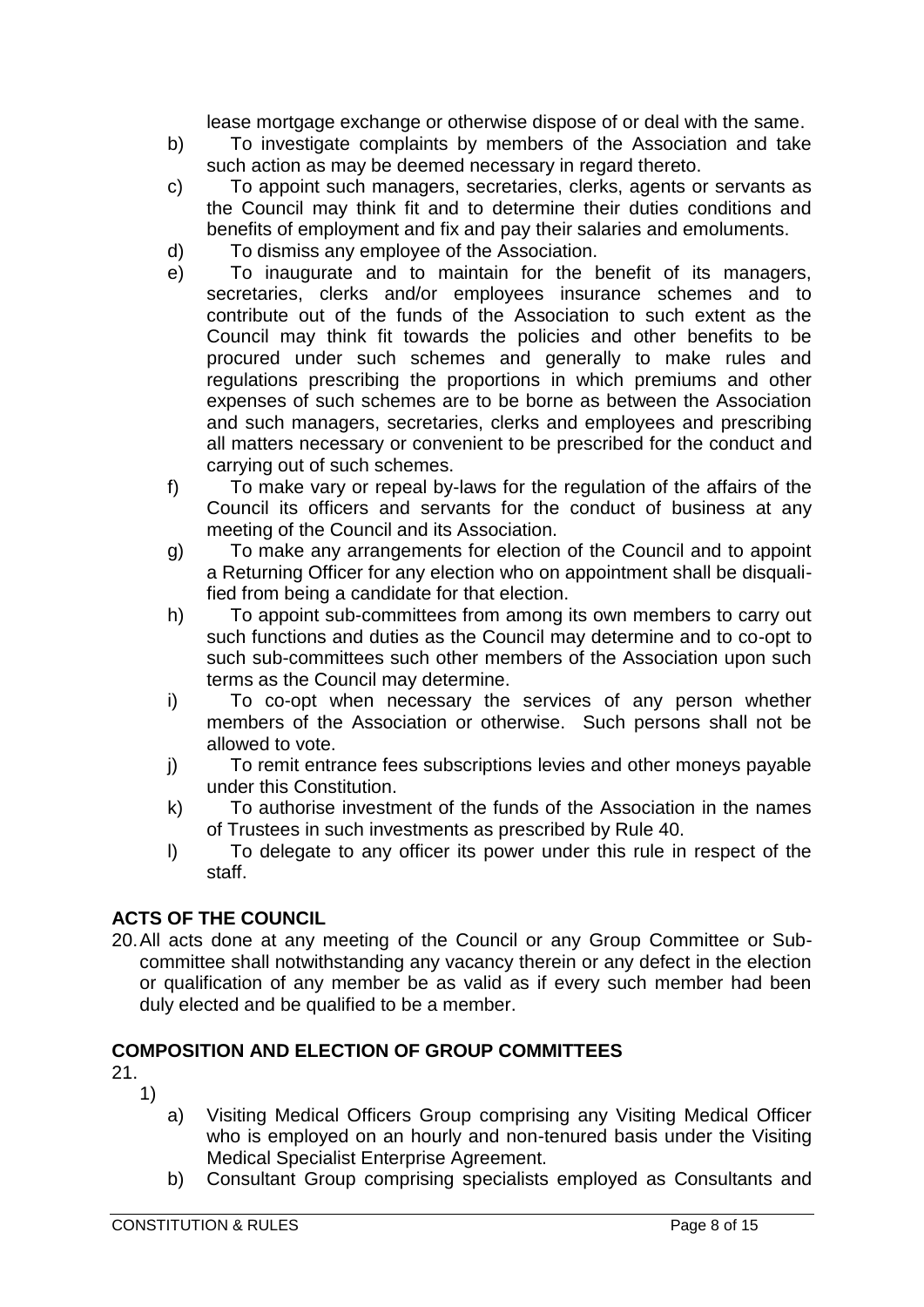Senior Consultants on either a full or part-time basis, under the SA Medical Officers Award.

- c) Trainee Medical Officers Group comprising Interns, Resident Medical Officers, and Registrars employed within these classifications, whether fulltime or part-time.
- d) General Group comprising salaried medical officers employed, or salaried medical officers not included in any of groups (a), (b) or (c).
- 2) Any additional group shall be recognised upon a resolution to that effect being passed at a Special General Meeting of the Association.
- 3) There shall be a committee for each group consisting of the three group representatives on the Council together with such other members of the group as the Council may in any by-law specify who shall be elected or appointed in such manner as the Council may in any by-law specify.
- 4) A group committee may elect from its own number a Chairman and a Secretary.

## **DUTIES AND POWERS OF GROUP COMMITTEES**

22.

- 1) Group Committees shall undertake only such duties and shall exercise such powers as will be delegated by the Council.
- 2) The quorum of meetings of a Group Committee shall be one half of its membership.
- 3) At any meeting of a group committee for which there is no Chairman or at any group committee meeting from which the Chairman shall be absent the members shall appoint a Chairman for the meeting.
- 4) No matter shall be submitted to the Council of the Association without prior consultation of the appropriate Group Committee.

## **PRESIDENT**

23.The President of the Association shall have the following duties and powers:

- 1) To preside as Chairman of all meetings of the Association and of the Council at which they are present.
- 2) To advise the Honorary Secretary and the Honorary Treasurer as occasion may require and generally superintend the conduct of the affairs of the Association.
- 3) To be ex-officio a member of all Sub-committees of Council and of all Delegations and ex-officio member of all Group Committees and Sub-Committees.
- 4) To act in an emergency to take any action that may be deemed necessary to conserve the interests of the Association provided that notification of any action shall be made to the members of the Council forthwith.
- 5) The President may subject to the confirmation by the Council at the next Council meeting authorise the incurring of expenditure not exceeding the sum of \$250 for any of the objects of the Association.

## **VICE PRESIDENT**

24.In the absence of the President of the Association the Vice-President of the Association shall undertake the duties and exercise the powers of the President.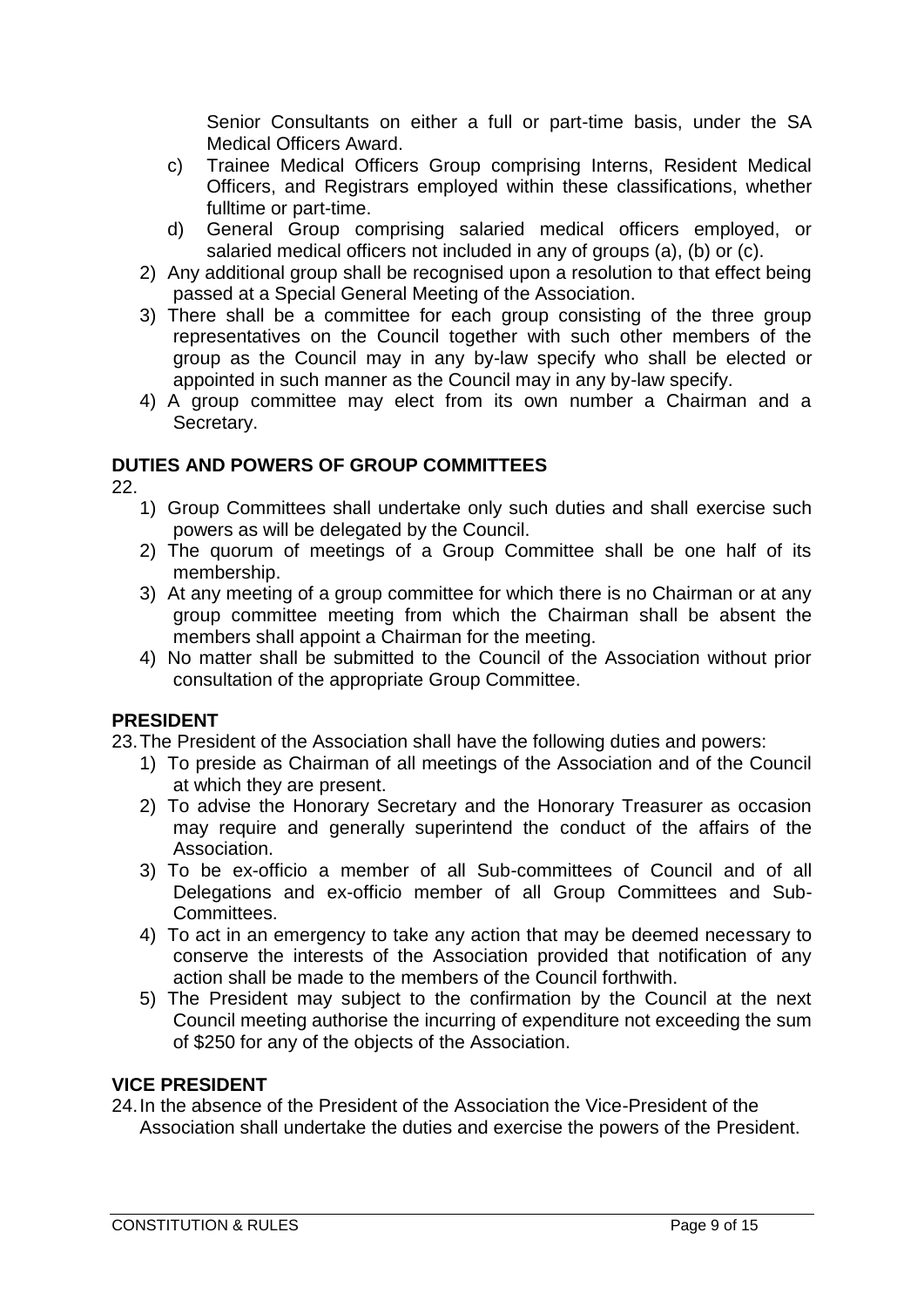## **CHAIRMAN**

25.

- 1) At any meeting of the Association or of the Council from which the President shall be absent the Vice-President shall be Chairman and in their absence the members shall appoint a Chairman for the meeting.
- 2) At all meetings of the Association or of the Council in the case of equality of votes the Chairman shall have a second casting vote.

### **HONORARY SECRETARY**

26.The Honorary Secretary of the Association shall have the following duties and powers:

- 1) To keep a register of members, classified in groups showing their full names and addresses, their employment which confers entitlement to group membership and dates of their enrolment as and of their ceasing to be members.
- 2) To record the minutes of the proceedings of the Association and of the Council.
- 3) To send out notices of all meetings of the Association and of the Council, as the Council may direct.
- 4) To conduct correspondence and keep a record thereof.
- 5) To prepare a draft of the Annual Report for presentation to the Annual General Meeting by the President.
- 6) To generally conduct the affairs of the Association in accordance with the directions of the Council and of the Association.
- 7) To be the Public Officer to sue and be sued on behalf of the Association.
- 8) In emergency, and with concurrence of the President, to take any action that may be deemed to be necessary to conserve the interests of the Association provided that notification of any action taken shall be made to members of the Council forthwith.

#### **HONORARY TREASURER**

- 27.The Honorary Treasurer of the Association shall have the following powers and duties:
	- 1) To collect the Annual Subscriptions of members and all moneys payable to the Association and pay accounts in accordance with the directions of the Council. All cheques shall be signed by any of the signatories determined by the Council.
	- 2) To keep proper accounts of all moneys received and expended on behalf of the Association.
	- 3) To prepare a statement of receipts and expenditure for the year ending 31st December and submit the same duly audited by the Auditor to the Council.
	- 4) To submit a roll of unfinancial members to the Council at the end of the each quarter.

#### **POWERS OF DELEGATION**

28.The Honorary Secretary or Treasurer may delegate such of their duties and functions as may be approved by the Council.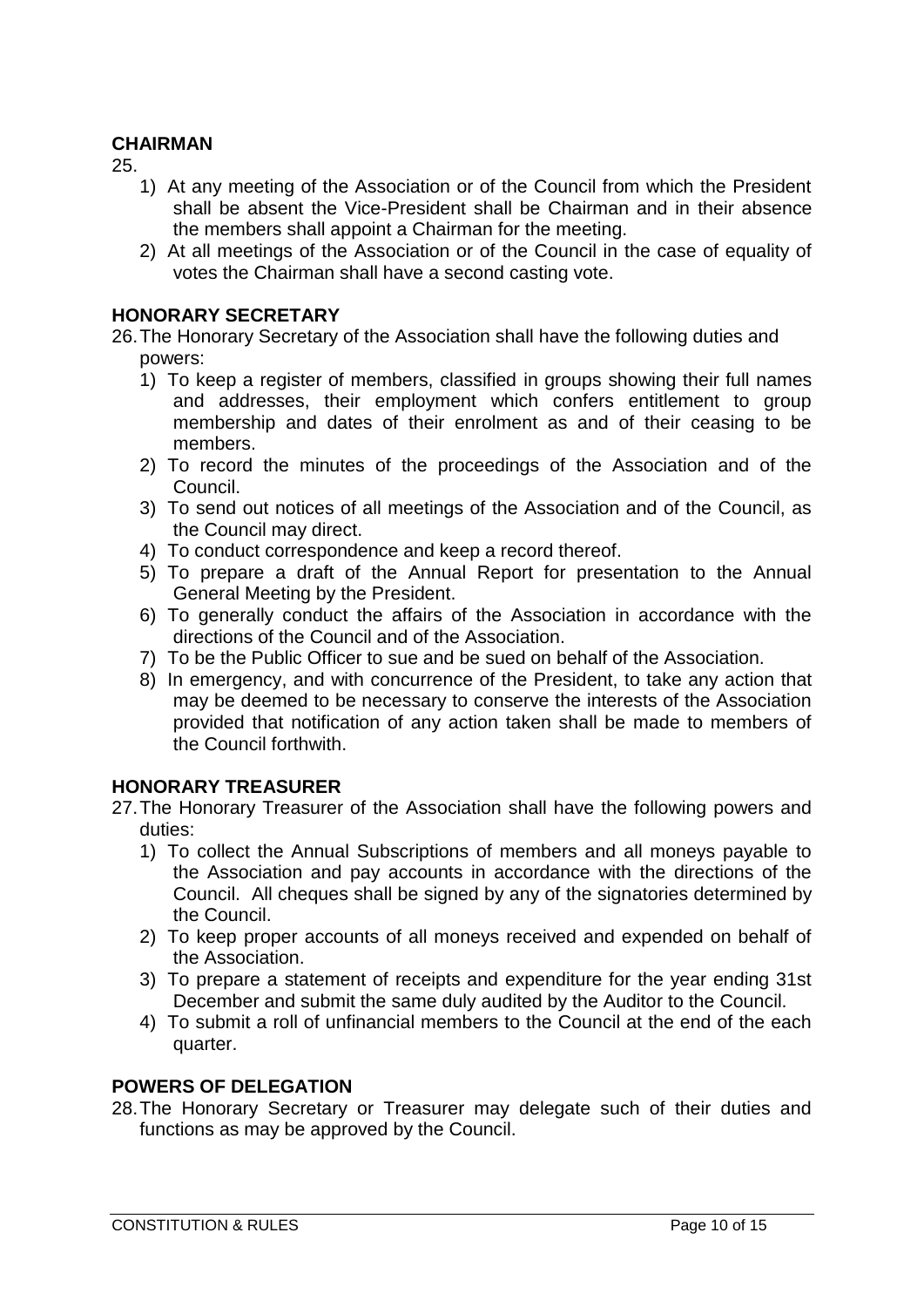## **AUDITOR**

29.

- 1) There shall be an Auditor who shall be a registered company auditor and who shall be elected each year at the Annual General Meeting.
- 2) The Auditor shall at least once a year preparatory to the Annual General Meeting examine the accounts and shall ascertain the correctness of the Honorary Treasurer's statement of receipts and expenditure and certify thereto.
- 3) Any casual vacancy occurring in the position of Auditor shall be filled by the Council and the Auditor as appointed shall continue to hold the position until the next Annual General Meeting.

## **THE ANNUAL GENERAL MEETING**

- 30.A meeting of the Association to be called "The Annual General Meeting" shall be held within two weeks of the 30th day of April in each year. Not less than fourteen days notice shall be given of the Annual General Meeting. The quorum of the Annual General Meeting shall be ten per cent of the number of financial members of the Association or twenty five financial members, whichever is the lesser number of persons, of whom at least three shall be members of the Council. The business of the Annual General Meeting shall be:
	- 1) To receive the Annual Report and the Statement of Receipts and Expenditure of the Association.
	- 2) To declare the results of the election of Group representatives to the Council.
	- 3) To declare the results of the election of the office-bearers of the Council.
	- 4) To elect an Auditor and two Trustees.
	- 5) To make new rules or alter or repeal existing rules as hereinafter provided when such making or alteration or repealing the rules may be deemed necessary.
	- 6) To transact any business that may be transacted at a General Meeting.

#### **GENERAL MEETING**

- 31.General Meetings shall be held at such times and such places as may be arranged by the Council. Not less than 14 days notice shall be given of a General Meeting. The quorum of a General Meeting shall be ten per cent of the number of financial members of the Association or twenty-five financial members, whichever is the lesser number of persons, of whom at least three shall be members of the Council.
- 32.A Special General Meeting may be convened at any time by the President and the Honorary Secretary or by the Council or shall be convened by the Honorary Secretary on receipt of a requisition in writing setting out the special business to be considered thereat and signed by not less than six members.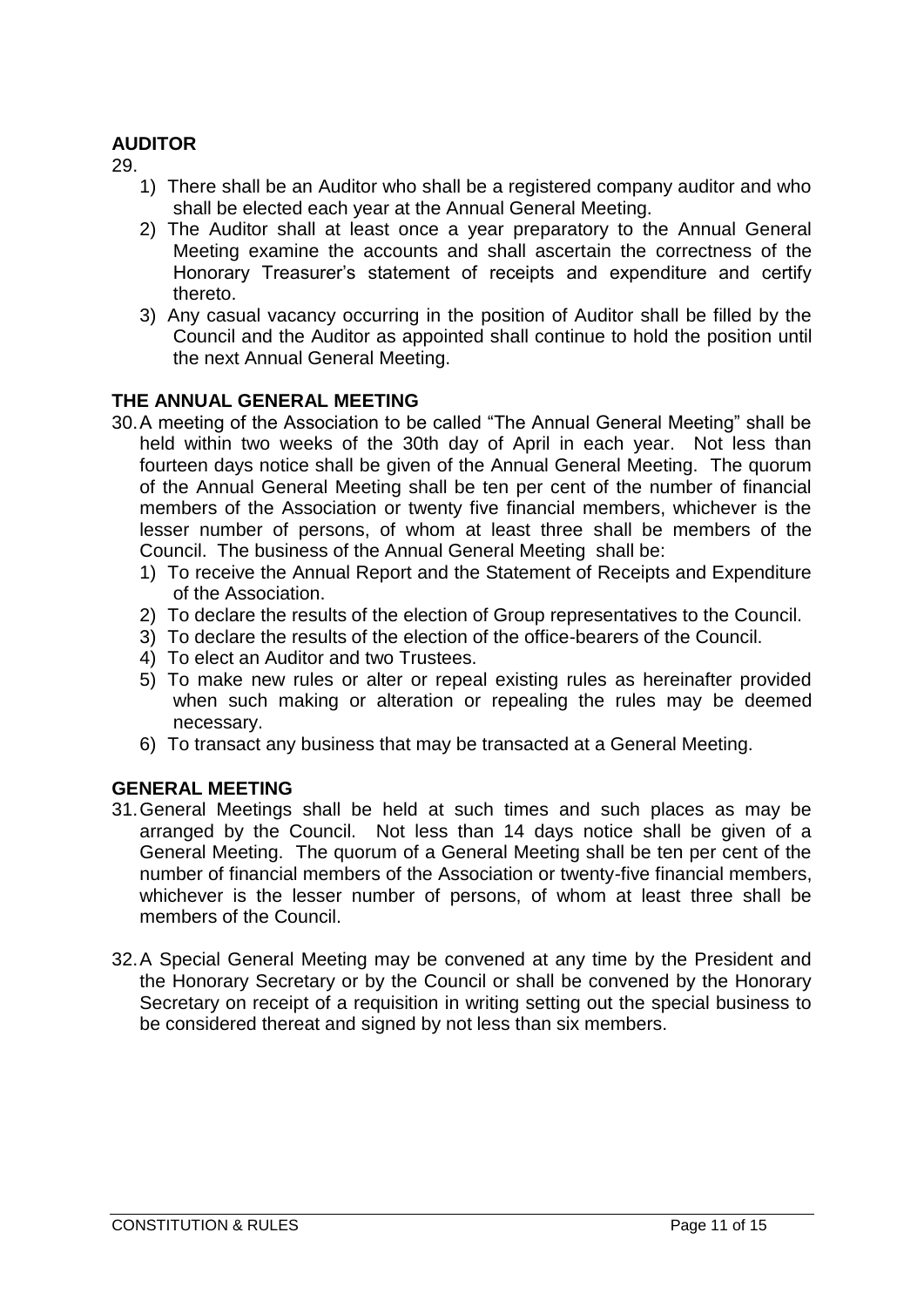33.The business of the Special General meeting shall be set out in a circular accompanying the notice convening the meeting. No business shall be dealt with at a Special General Meeting except that which it was specially convened to consider. Not less than seven days notice shall be given of a Special General Meeting. The quorum of a Special General Meeting shall be ten per cent of the financial members of the Association or twenty-five members, whichever is the lesser number of persons, of whom at least three shall be members of the Council.

## **NOTICES**

34.A notice convening a meeting shall be deemed to be given when the same is posted or despatched to the address of the member as shown in the records of the Association.

## **VOTING AT GENERAL MEETINGS**

35.Every member present at an Annual General Meeting, a General Meeting or a Special General Meeting and qualified to vote thereat may vote in person and as proxy for other members when duly appointed to do so. The votes shall be counted by two returning officers of the Association who shall be elected at that Meeting whenever necessary.

## **PROXIES**

36.The instrument appointing a member a proxy shall be signed by the member so appointing. It shall be valid only for the particular meeting named in it and any adjournment thereof. It shall be deposited with the Honorary Secretary before the Chairman opens the proceedings of the meeting for which it is given.

## **RULES**

37.

- 1) No rules shall be made and no existing rule altered or repealed except at the Annual General Meeting or at a Special General Meeting.
- 2) For the making, alteration or repeal of any rule an affirmative vote by at least three quarters of the total number of those present and those represented by proxy shall be necessary.
- 3) In the case of the Annual General Meeting due notice of such proposed alteration or repeal of any rule shall be given in the Notice of Meeting.

## **EXPULSION**

- 1) A member may be expelled from the Association on the grounds that they:
	- a) have committed a breach of the rules of the Association; or
	- b) have failed to comply with any award or order of an industrial authority or any industrial agreement by which the Association is bound; or
	- c) have wilfully refused to obey or comply with a resolution passed at an Annual General Meeting, a General Meeting or a Special General Meeting of the Association.
- 2) A member shall only be expelled from the Association in accordance with the following procedure:
	- a) A complaint in writing by two or more members shall be lodged with the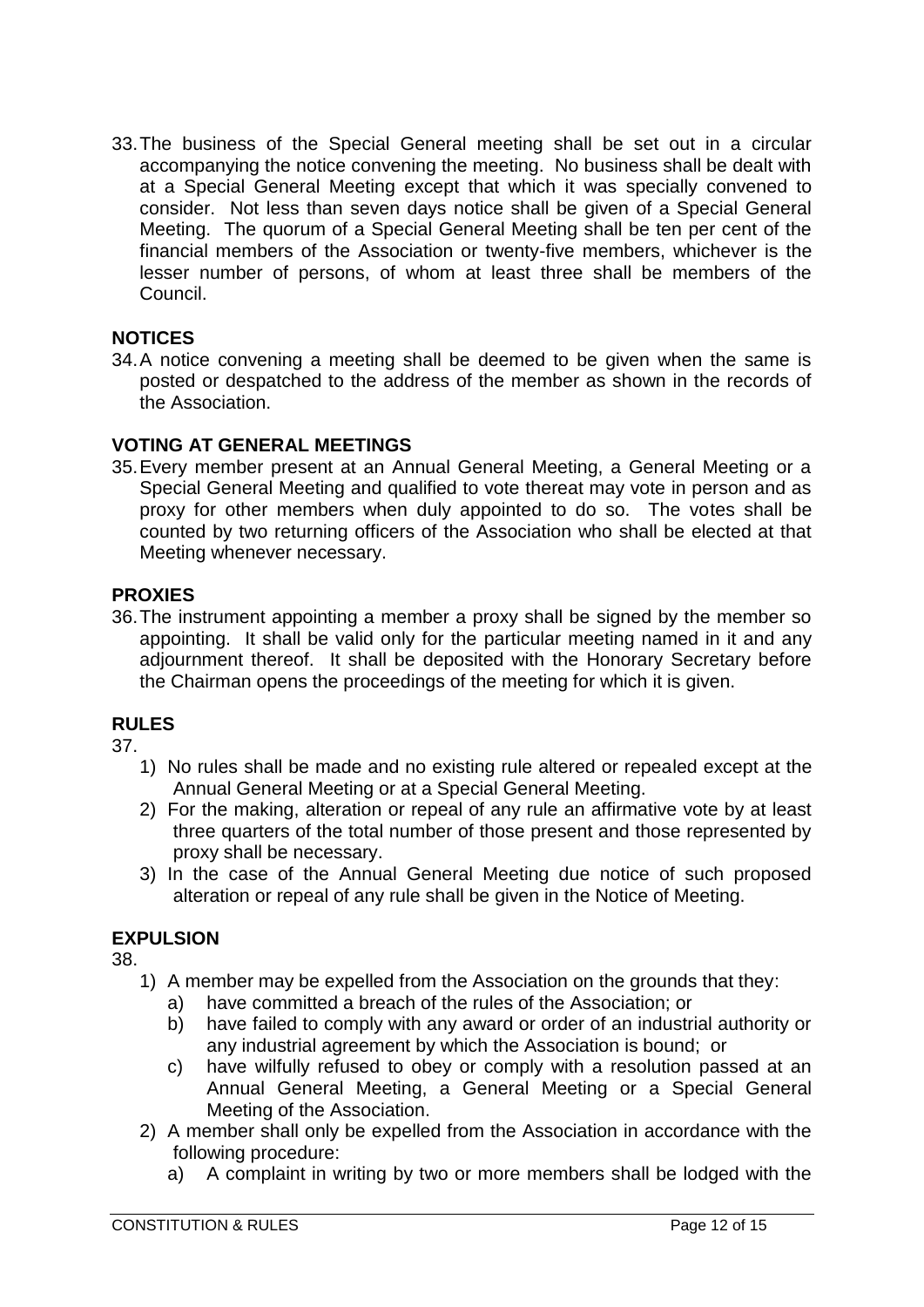Honorary Secretary or President.

- b) Such complaint shall state the grounds on which, in the opinion of the complaining members, the member complained of should cease to be a member.
- c) A formal inquiry into the complaint shall be held by the Council.
- d) A copy of the complaint shall be sent as soon as possible to the member complained of who shall be invited at the same time:
	- (i) to forward to the Honorary Secretary a reply in writing to the complaint; and
	- (ii) to attend the inquiry.
- e) The inquiry shall be commenced not less than four days nor more than fourteen days after the date of sending such invitation, except where the circumstances require an extension of time.
- f) After conducting the inquiry the Council shall determine whether or not the member shall be expelled.
- 3) An expelled member shall be entitled, within fourteen days of the date of the expulsion, to give written notice of appeal against the expulsion, to the Honorary Secretary, whereupon the Council shall convene a Special General Meeting of the Association to consider the appeal, notice of which shall be given to the expelled member.
- 4) The appeal shall be allowed if a resolution to that effect shall be passed by a majority of two-thirds of the votes cast.

## **APPLICATION OF FUND**

39.The funds of the Association shall be utilised only to carry out the objects of the Association as set out in Rule 3 and any necessary expenses of the management.

## **INVESTMENT OF FUNDS**

40.The funds of the Association may be invested:

- 1) in such investments as are authorised by law for the investment of trust funds; or
- 2) in any public fund or Government Stock or Government Securities of the Commonwealth of Australia or the State of South Australia; or
- 3) in such loans to finance companies in which a trading bank holds not less than 15% of the issued capital; or
- 4) partly in one and partly in another as the Council may from time to time decide; or
- 5) in such investments as may from time to time be unanimously recommended by the Council and approved by a majority of two-thirds of the members present and voting at a General Meeting of the Association.

## **TRUSTEES**

41.Two trustees shall be elected by the Members at the Annual General Meeting of the Association and shall hold office until their successors are elected.

## **INSPECTION OF BOOKS**

42.Any person having an interest in the funds of the Association may inspect the books and names of members of the Association upon giving forty-eight hours notice to the Honorary Secretary except where the circumstances require an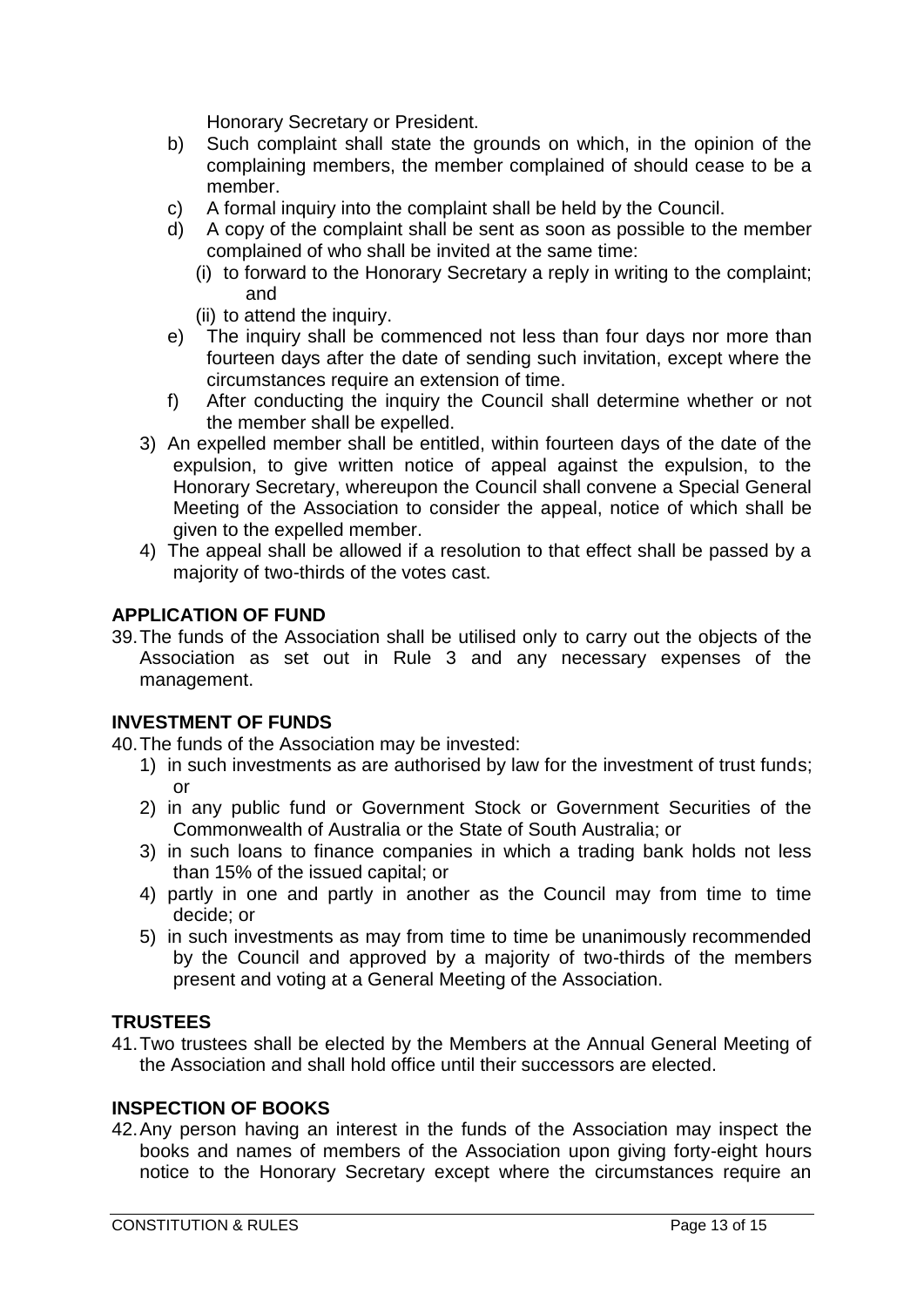extension of time.

## **REMOVAL OF OFFICEHOLDER**

- 1) The President, Vice-President, Honorary Secretary, Honorary Treasurer or a Trustee shall only be removed from office by a resolution carried by three quarters of the votes cast at a Special General Meeting called for the purpose by requisition pursuant to Rule 32 hereof if in the opinion of those members voting in favour of the resolution, the person:
	- a) has ceased to be eligible to hold office according to the rules; or
	- b) has been guilty of:
		- (i) misappropriation of the funds of the Association; or
		- (ii) a substantial breach of the rules of the Association; or
		- (iii) gross misbehaviour or neglect of duty in his capacity as an Officer of the Association;
		- (iv)making an incorrect or misleading statement when nominating for office or Council membership; or
		- (v) failing to declare a conflict of interest as per rule 15. 4).
- 2) The requisition for such Special General Meeting shall specify the grounds on which in the opinion of the members requisitioning the meeting the officer complained of should be removed from office and a copy of the requisition shall be given to the officer complained of either personally or in accordance with the provisions for the delivery of notices contained in Rule 34 of these rules as soon as possible and in any event not later than the time in which notice is given of the Special General Meeting.
- 3) The President, Honorary Secretary (if a group representative), or Honorary Treasurer, if removed from office, shall continue as a group representative on the Council unless and until removed from such position. The Honorary Secretary (if not a group representative) shall cease to be a member of the Council if removed from Office.
- 4) The requisition for such meeting shall specify the grounds on which in the opinion of the members requisitioning the meeting the group representative complained of should be removed from office and a copy of the requisition shall be given to the representative complained of either personally or in accordance with the provisions for the delivery of notices contained in Rule 34 of these rules as soon as possible and in any event not later than the time of the giving of notice of meeting of the members of the group.
- 5) The meeting shall be called within 21 days after receipt of the requisition and not less than seven days notice of the meeting shall be given to each of the members of the group. The quorum for such meeting shall be not less than 10 per cent of the financial members of the group.
- 6) Any meeting called pursuant to this clause shall be entitled to proceed with the business thereof notwithstanding the absence of the person charged, provided that the notice required by this clause to be given to him shall have been so given and no satisfactory explanation of his absence shall have been received.